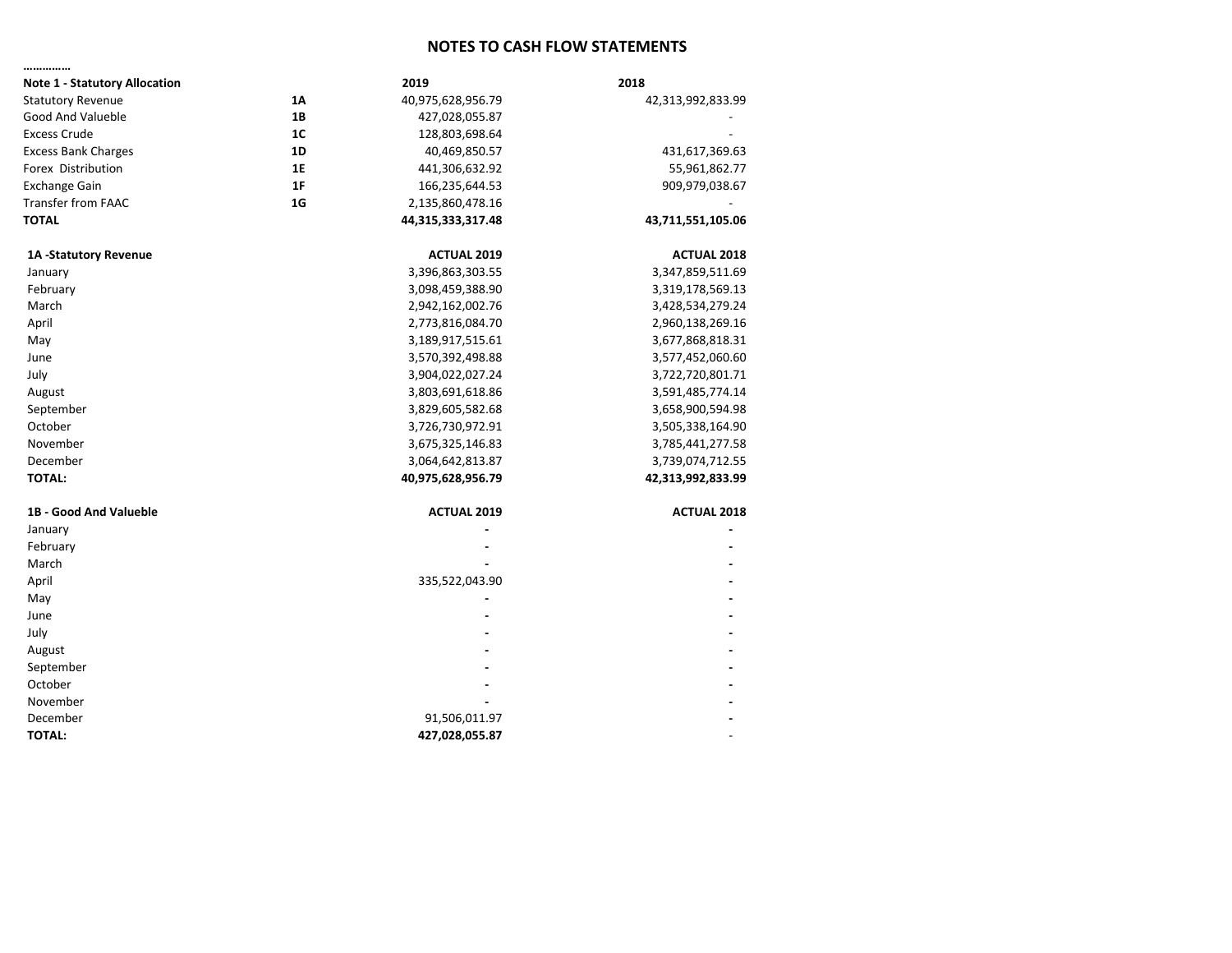| 1C - Excess Crude | <b>ACTUAL 2019</b> | <b>ACTUAL 2018</b>       |
|-------------------|--------------------|--------------------------|
| January           |                    | -                        |
| February          |                    |                          |
| March             | 48,977,245.36      | $\overline{\phantom{0}}$ |
| April             | 79,826,453.28      | -                        |
| May               |                    |                          |
| June              |                    |                          |
| July              | -                  |                          |
| August            |                    |                          |
| September         |                    | $\overline{\phantom{0}}$ |
| October           | -                  | ۰                        |
| November          | -                  |                          |
| December          |                    |                          |
| <b>TOTAL:</b>     | 128,803,698.64     |                          |

| 1D- Excess Bank Charges | <b>ACTUAL 2019</b> | <b>ACTUAL 2018</b> |
|-------------------------|--------------------|--------------------|
| January                 |                    |                    |
| February                |                    |                    |
| March                   | 28,164,470.60      | 4,589,313.74       |
| April                   | -                  |                    |
| May                     |                    |                    |
| June                    | -                  |                    |
| July                    | -                  |                    |
| August                  |                    |                    |
| September               | 12,305,379.97      |                    |
| October                 |                    |                    |
| November                | -                  |                    |
| December                | -                  | 427,028,055.88     |
| <b>TOTAL:</b>           | 40,469,850.57      | 431,617,369.62     |

| <b>1E- Forex Distribution</b> | <b>ACTUAL 2019</b> | <b>ACTUAL 2018</b>                            |
|-------------------------------|--------------------|-----------------------------------------------|
| January                       |                    | 2,937,149.60<br>51,328,953.21<br>1,695,759.96 |
| February                      |                    |                                               |
| March                         | 117,985,390.61     |                                               |
| April                         |                    |                                               |
| May                           |                    |                                               |
| June                          |                    |                                               |
| July                          |                    |                                               |
| August                        |                    |                                               |
| September<br>October          |                    |                                               |
|                               |                    |                                               |
| December                      |                    |                                               |
| <b>TOTAL:</b>                 | 441,306,632.92     | 55,961,862.77                                 |
| 1F - Exchange Gain            | <b>ACTUAL 2019</b> | <b>ACTUAL 2018</b>                            |
| January                       | 6,125,851.33       | 187,697,726.37                                |
| February                      | 4,079,855.91       |                                               |
| March                         | 103,039,515.11     |                                               |
| April                         | 4,030,867.74       | 381,447,951.20                                |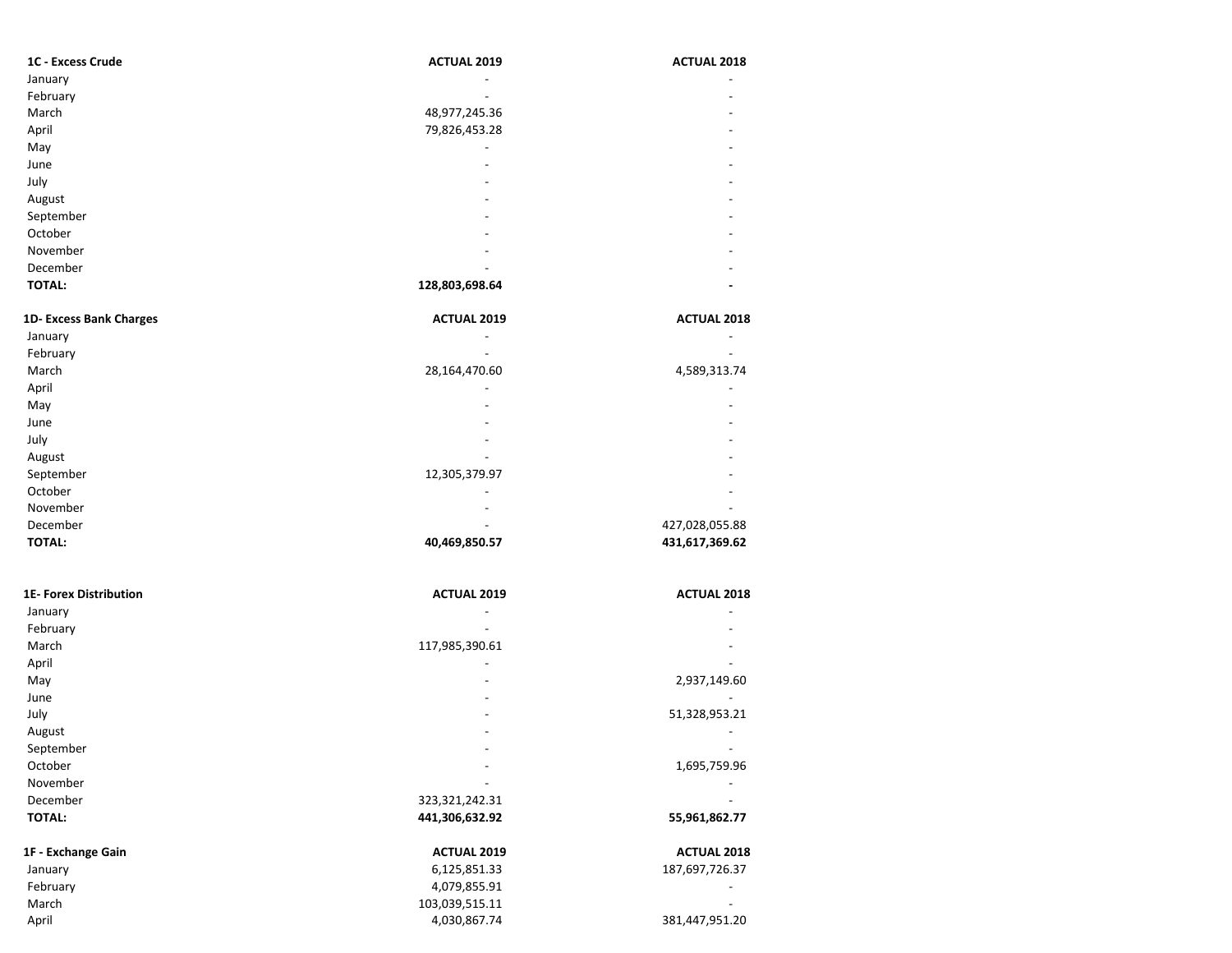| May                            | 4,905,579.63       |                    |
|--------------------------------|--------------------|--------------------|
| June                           | 7,195,245.03       |                    |
| July                           | 6,465,652.53       | 150,625,399.48     |
| August                         | 6,302,790.12       | 152,677,055.34     |
| September                      | 6,416,103.04       |                    |
| October                        | 5,880,333.91       | 30,871,864.64      |
| November                       | 6,923,727.03       |                    |
| December                       | 4,870,123.15       | 6,659,041.64       |
| <b>TOTAL:</b>                  | 166,235,644.53     | 909,979,038.67     |
| 1G - Transfer from FAAC (PAYE) | <b>ACTUAL 2019</b> | <b>ACTUAL 2018</b> |
| January                        |                    |                    |
| February                       |                    |                    |
| March                          |                    |                    |
| April                          |                    |                    |
| May                            | 2,135,860,478.16   |                    |
| June                           |                    |                    |
| July                           |                    |                    |
| August                         |                    |                    |
| September                      |                    |                    |
| October                        |                    |                    |
| November                       |                    |                    |
| December                       |                    |                    |
| <b>TOTAL:</b>                  | 2,135,860,478.16   |                    |

| Note 2 -Value Added Tax (V. A. T) | <b>ACTUAL 2019</b> | <b>ACTUAL 2018</b> |
|-----------------------------------|--------------------|--------------------|
| January                           | 1,014,951,180.98   | 849,307,279.43     |
| February                          | 1,072,388,023.81   | 982,935,839.03     |
| March                             | 969,372,457.00     | 911,572,982.17     |
| April                             | 927,270,110.39     | 850,631,205.15     |
| May                               | 978,663,964.72     | 876,782,321.74     |
| June                              | 1,074,701,645.46   | 947,747,439.98     |
| July                              | 1,094,207,316.84   | 864,873,256.82     |
| August                            | 951,236,237.48     | 802,885,460.02     |
| September                         | 886,310,265.27     | 1,155,520,668.50   |
| October                           | 934,727,580.02     | 796,064,467.19     |
| November                          | 1,055,861,406.63   | 1,057,840,451.79   |
| December                          | 919,076,974.24     | 927,177,123.78     |
| <b>TOTAL:</b>                     | 11,878,767,162.84  | 11,023,338,495.60  |

## **Note 3 - Internally Generated Revenue (I.G.R.)**

|                             | <b>ACTUAL 2019</b> | <b>ACTUAL 2018</b> |
|-----------------------------|--------------------|--------------------|
| Taxes                       | 5,243,182,186.27   | 2,438,467,944.53   |
| Licenses                    | 13,094,075.00      | 17,733,985.00      |
| Fees                        | 106,795,682.00     | 76,797,686.50      |
| Fines                       | 53,397,841.00      |                    |
| <b>Sales</b>                | 44,548,926.00      | 1,844,987,537.50   |
| Earnings                    | 22,274,463.00      |                    |
| Rent on Government Property | 6,754,750.00       | 102,290.00         |
| Rent on Lands Other General |                    |                    |
| Investments General         | -                  |                    |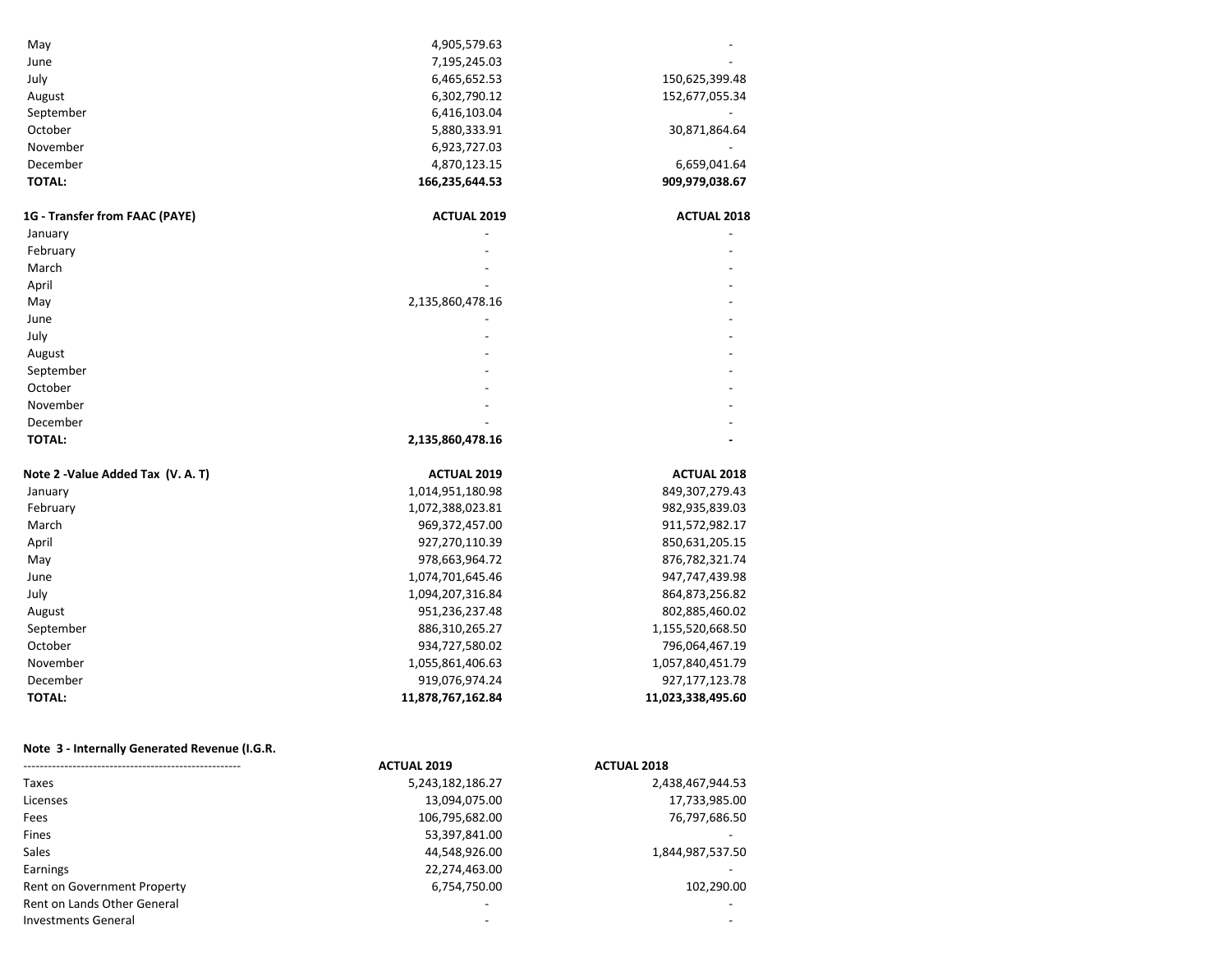| Interest                                      | 3,196,977.00       |                    |
|-----------------------------------------------|--------------------|--------------------|
| Re-Imbursements                               |                    |                    |
| Miscelleneous                                 | 443,752,684.13     | 309,907,528.63     |
| Sub-Total                                     | 5,936,997,584.40   | 4,687,996,972.16   |
| Note 4 - BTL Receipts - Re-imbursement        |                    |                    |
| Transfer from Sub-Treasurer                   | 1,850,000,000.00   |                    |
| Refund of ISPO                                |                    | 4,097,311,252.08   |
| <b>TOTAL:</b>                                 | 1,850,000,000.00   | 4,097,311,252.08   |
| Payments                                      |                    |                    |
|                                               |                    |                    |
| Note 5 - Compensation of Employees            | <b>ACTUAL 2019</b> | <b>ACTUAL 2018</b> |
| Administrative department                     | 575,313,023.60     | 460,695,661.03     |
| cabinet affairs and general service           | 10,583,673.00      | 13,210,555.00      |
| civil service commission                      | 9,052,278.00       | 7,002,385.00       |
| dept. for special service & home affairs      | 9,919,444.76       | 132,000,000.00     |
| deputy governor's office                      | 19,968,740.00      | 18,741,098.00      |
| directorate for rural water supply            | 13,338,786.00      | 12,344,639.00      |
| directorate for government project            | 18,441,779.00      | 16,346,631.00      |
| directorate of afforestation                  | 52,754,362.00      | 47,848,828.00      |
| directorate of commud, mark & distributions   | 19,481,624.00      | 19,068,194.00      |
| directorate of information and communication  | 3,812,379.00       | 3,155,123.00       |
| directorate of political affairs              | 1,437,312.00       | 1,287,450.00       |
| directorate of quranic school welfare         | 3,294,492.00       | 2,992,287.00       |
| directorate of rural electrification          | 28,880,872.00      | 51,950,929.25      |
| directorate of sports development             | 23,146,489.90      | 69,662,583.00      |
| directorate of zapa                           | 2,909,233.00       | 2,632,693.00       |
| Establishment pension and management services | 238,597,165.41     | 206,273,303.14     |
| Government house                              | 51,715,845.00      | 47,739,514.00      |
| High court of justice                         | 243,322,680.88     | 217,676,284.81     |
| Hisbah commission                             | 128,576,334.00     | 118,379,294.00     |
| Judiciary service commission                  | 45,844,223.65      | 42,381,107.00      |
| law reform commission                         | 15,984,138.43      | 3,299,116.65       |
| local government audit                        | 45,582,477.10      | 38,295,709.34      |
| ministry for religious affairs                | 31,941,460.24      | 27,939,699.23      |
| directorate of protocol                       | 17,354,615.80      | 17,027,834.25      |
| ministry of agriculture and natural resources | 107,905,375.00     | 83,817,256.75      |
| Directorate of animal health                  | 332,922,403.83     | 145,717,259.88     |
| ministry of budget and economic planning      | 36,195,918.33      | 27,619,761.04      |
| ministry of commerce and industry             | 38,742,837.84      | 34,882,761.18      |
| ministry of culture & tourism                 | 6,505,409.00       | 5,642,876.00       |
| ministry of education                         | 282,033,481.99     | 334,695,919.35     |
| ministry of environment                       | 27,251,287.32      | 26,157,780.80      |
| ministry of finance                           | 410,177,502.52     | 364,448,013.03     |
| ministry of health                            | 176,005,747.87     | 159,912,690.88     |
| ministry of housing & town planning           | 16,003,199.00      | 12,975,056.00      |
| ministry of information                       | 20,983,200.95      | 16,602,197.60      |
| ministry of justice                           | 146,914,973.48     | 108,669,332.68     |
| state council of chiefs                       | 3,907,296.00       | 3,142,022.00       |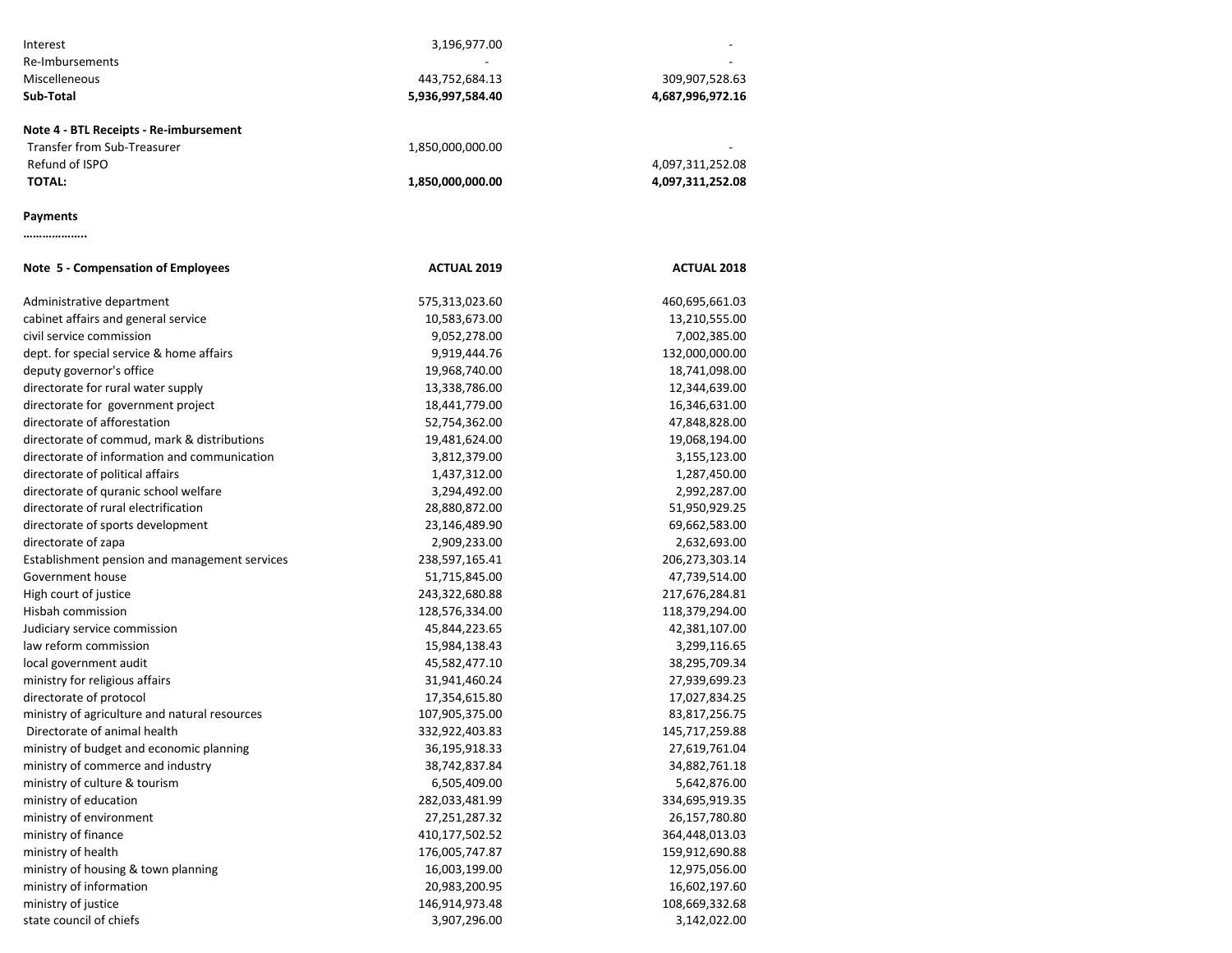| ministry of I/govt. & cheiftaincy affairs            | 34,505,194.93    | 31,991,938.37    |
|------------------------------------------------------|------------------|------------------|
| ministry of land and survey                          | 27,350,716.03    | 26,195,138.00    |
| ministry of rural development                        | 20,486,370.00    | 20,186,167.00    |
| ministry of higher education                         | 38,609,374.85    | 18,494,924.51    |
| Ministry of transport                                | 10,787,523.00    | 11,041,580.00    |
| ministry of water resources                          | 41,527,971.00    | 38,173,441.00    |
| ministry of women, children affairs & Social Welfare | 80,466,693.11    | 98,468,694.26    |
| ministry of works                                    | 129,426,158.30   | 96,022,844.70    |
| ministry of youth empowerment and skills aquisition  | 20,179,169.00    | 39,796,315.00    |
| ministry of youth (NYSC Allowances)                  | 304,920,000.00   |                  |
| <b>State Audit</b>                                   | 55,082,248.17    | 49,771,402.39    |
| pension commission                                   | 4,075,971.13     | 3,714,132.00     |
| public complain commission                           | 4,483,564.17     | 3,686,440.26     |
| religious preaching commission                       | 9,325,129.90     | 1,704,878,866.00 |
| shari'ah research                                    | 5,660,700.00     | 5,223,203.00     |
| sharia court of appeal                               | 527,014,592.72   | 466,408,252.26   |
| state house of assembly                              | 235,101,990.43   | 69,902,812.96    |
| zamfara state enviromental sanitation agency         | 295,960,134.36   | 235,886,461.84   |
| Dir of bereau of statistic                           | 26,156,537.12    | 21,899,745.50    |
| 2nd livestock development project                    | 301,644.00       | 276,507.00       |
| Abdu Gusau Polytechnic                               | 536,120,116.59   | 404,069,470.01   |
| Agency for inter community relations                 | 1,821,816.00     | 1,661,858.00     |
| Agency for Inter Party Relation                      | 2,835,109.00     | 2,570,794.00     |
| agency for nomadic education                         | 50,417,843.88    | 46,967,981.20    |
| agency for non-governmetel                           | 2,150,200.00     | 1,924,255.00     |
| agency for quranic tajjwed                           | 76,821,209.00    | 79,003,721.00    |
| arabic and islamic education board                   | 558,608,515.62   | 50,307,324.43    |
| college for agriculture and animal science bakura    | 255,665,970.09   | 23,401,901.90    |
| college of education maru                            | 425,861,374.49   | 371,661,146.80   |
| council for art and and culture                      | 16,602,147.00    | 15,604,185.00    |
| female education board                               | 898,154,082.32   | 769,982,302.98   |
| fertilizer bleding company                           | 9,584,637.00     | 9,219,716.00     |
| fire service                                         | 137,364,625.82   | 66,961,736.34    |
| Government printing                                  | 5,073,984.00     | 4,595,338.00     |
| Gusau amusement park                                 | 7,148,860.00     | 6,460,658.00     |
| Gusau central market                                 | 32,417,602.00    | 30,917,109.00    |
| History bureau                                       | 5,126,684.57     | 5,292,849.36     |
| Hospitals service management board                   | 3,384,281,649.92 | 2,785,483,709.78 |
| Hotels management board                              | 5,146,290.00     | 4,833,906.00     |
| King fahad women and childrens hospital              | 71,118,782.80    | 63,723,946.74    |
| Liason office kaduna                                 | 8,440,090.00     | 8,623,049.00     |
| Local government pension board                       | 5,679,769.37     | 5,638,325.00     |
| Hajj Commission                                      | 1,836,710.00     | 12,615,847.00    |
| Ruwatsan                                             | 3,941,964.00     | 3,630,533.00     |
| state housing cooperation                            | 3,860,835.00     | 4,439,621.00     |
| Scholarship board                                    | 8,365,021.87     | 7,389,577.80     |
| school of health technology tsafe                    | 202,030,673.85   | 178,393,576.37   |
| school of nursing and midwifery                      | 205,154,769.45   | 168,284,630.51   |
| science and technology education board               | 334,698,440.20   | 301,014,838.72   |
| secondry schoolfeeding agency                        | 232,487,655.60   | 134,849,123.10   |
| state library board                                  | 6,469,133.80     | 6,785,422.00     |
| teachers services board                              | 1,479,660,445.32 | 1,290,026,979.79 |
|                                                      |                  |                  |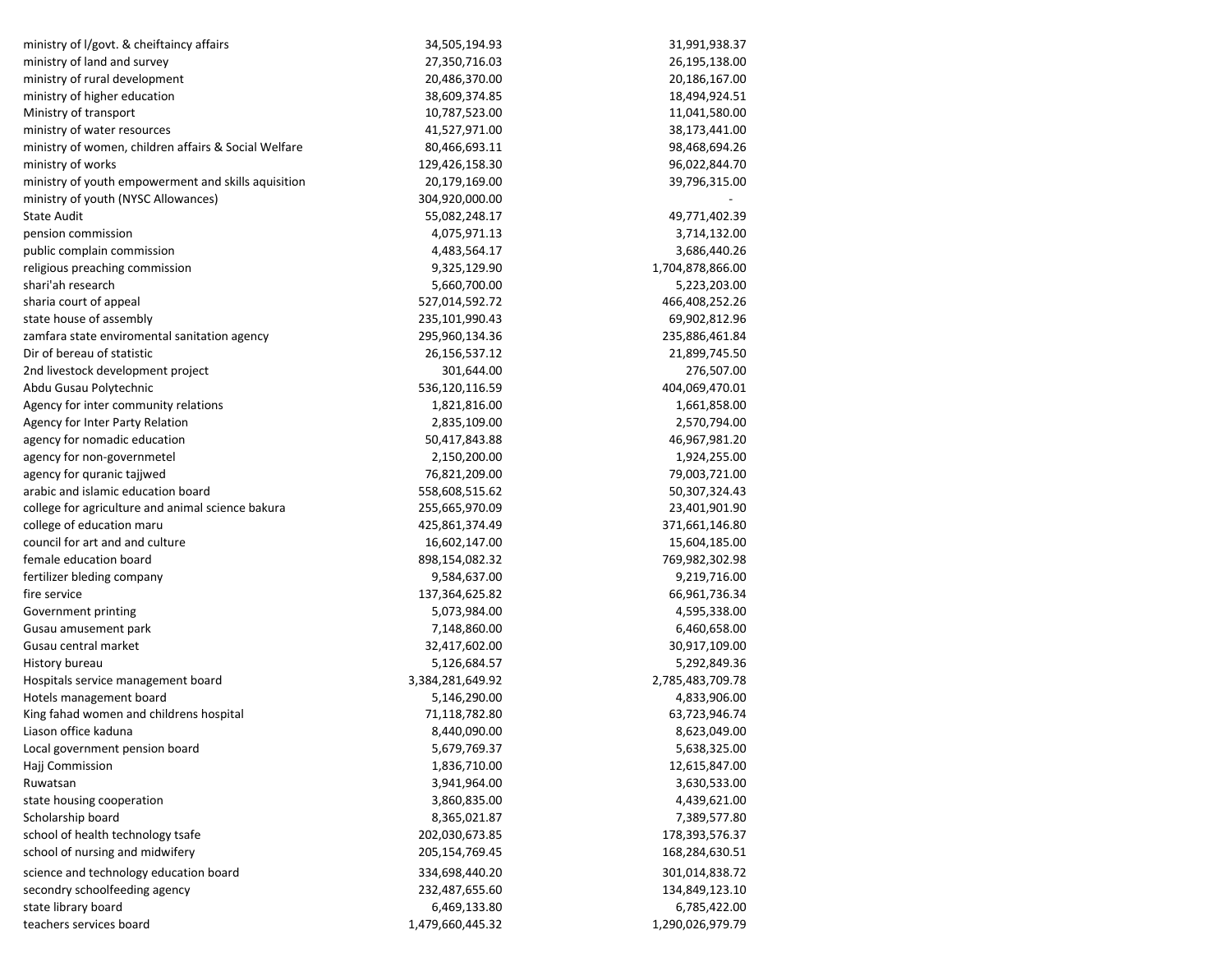| ulama'u consultative council                   |    | 9,784,624.00       | 29,353,872.00      |
|------------------------------------------------|----|--------------------|--------------------|
| universal basic education board                |    | 207,040,000.95     | 114,967,800.00     |
| water board                                    |    | 90,155,643.50      | 81,879,863.10      |
| yariman bakura specialist hospital             |    | 827,263,073.70     | 772,689,345.76     |
| zacarep                                        |    | 160,232,256.00     | 147,293,327.00     |
| zacas gusau                                    |    | 302,261,608.69     | 243,527,824.00     |
| zakkat board                                   |    | 13,310,839.00      | 11,863,193.00      |
| zamafara state printing and publishing company |    | 35,462,069.34      | 32,906,438.86      |
| zamfara agricultural development project       |    | 151,351,430.01     | 147,718,502.94     |
| zamfara agricultural supply company            |    | 47,512,793.43      | 44,588,574.00      |
| zamfara investment company                     |    | 5,714,226.00       | 5,757,341.00       |
| zamfara roads maintenance agency               |    | 3,774,423.00       | 3,942,022.00       |
| zamfara state election matters                 |    | 2,348,464.00       | 2,070,713.00       |
| zamfara state forestry ii project              |    | 18,637,447.17      | 17,334,531.17      |
| zamfara state mass education board             |    | 116,088,269.63     | 98,942,227.00      |
| zamfara broadcasting coorperation              |    | 95,427,633.53      | 9,155,123.00       |
| zamfara urban and regional planning board      |    | 2,126,592.00       | 31,601,678.80      |
| Directorate for special duties                 |    | 33,813,780.40      |                    |
| <b>TOTAL</b>                                   |    | 16,185,475,927.03  | 14,506,180,521.40  |
| Note 5a - Consolidated Revenue Fund Chargers   |    | <b>ACTUAL 2019</b> | <b>ACTUAL 2018</b> |
| 430 High Court Judges                          |    | 5,700,000.00       | 116,809,922.32     |
| 430 State Auditor General                      |    | 7,599,528.00       | 8,359,476.00       |
| 430 Local Government Auditor General           |    | 7,599,529.00       | 8,359,476.00       |
| 430 Civil Service Commission                   |    | 22,870,416.00      | 15,301,759.00      |
| 430 Local Government Service Commission        |    | 3,788,109.00       | 5,638,325.00       |
| 430 State Independent Electoral Commission     |    | 21,149,429.00      | 19,286,727.00      |
| 430 Assembly Services Commission               |    | 48,382,945.25      | 45,420,589.00      |
| 430 Anti-Corruption Commission                 |    | 9,891,495.00       | 8,851,979.00       |
| 430 Cabinet Affairs Consolidated               |    | 797,263,982.03     | 1,276,739,110.52   |
| 430 Z.A.C.S.D.P                                |    | 3,900,000.00       | 7,800,000.00       |
| <b>TOTAL:</b>                                  |    | 928,145,433.28     | 1,512,567,363.84   |
| Note 6 - Social Benefits                       |    |                    |                    |
|                                                |    | <b>ACTUAL 2019</b> | <b>ACTUAL 2018</b> |
| <b>Gratuity Paid</b>                           |    | (894, 809, 758.25) | (197, 859, 659.48) |
| Pension                                        |    | (1,583,001,922.38) | (1,299,604,375.64) |
| Death Benefits                                 |    | (252, 419, 385.80) | (71, 332, 708.63)  |
| Contract GratuityPaid                          |    | (19, 361, 492.55)  | (11, 914, 431.73)  |
| Govt 10% Contribution to Pension               |    |                    |                    |
| Sub total                                      |    | (2,749,592,558.98) | (1,580,711,175.48) |
| Note 7 - Overhead Costs                        |    |                    |                    |
| Overhead Cost (MDAs)                           | 7A | 21,827,551,606.01  | 12,128,981,880.50  |
| Overhead Cost (Parastatals)                    | 7B | 4,281,885,435.09   | 4,546,653,245.50   |
| Total                                          |    | 26,109,437,041.10  | 16,675,635,126.00  |
| Note 7a - Overhead Costs (MDAs)                |    | <b>ACTUAL 2019</b> | <b>ACTUAL 2018</b> |
| Ministry of Justice                            |    | 167,040,000.00     | 69,452,920.00      |
| Min. of Budget & Economic Planning             |    | 73,500,000.00      | 36,500,000.00      |
| Min. Of Education                              |    | 1,207,249,677.87   | 507,344,900.00     |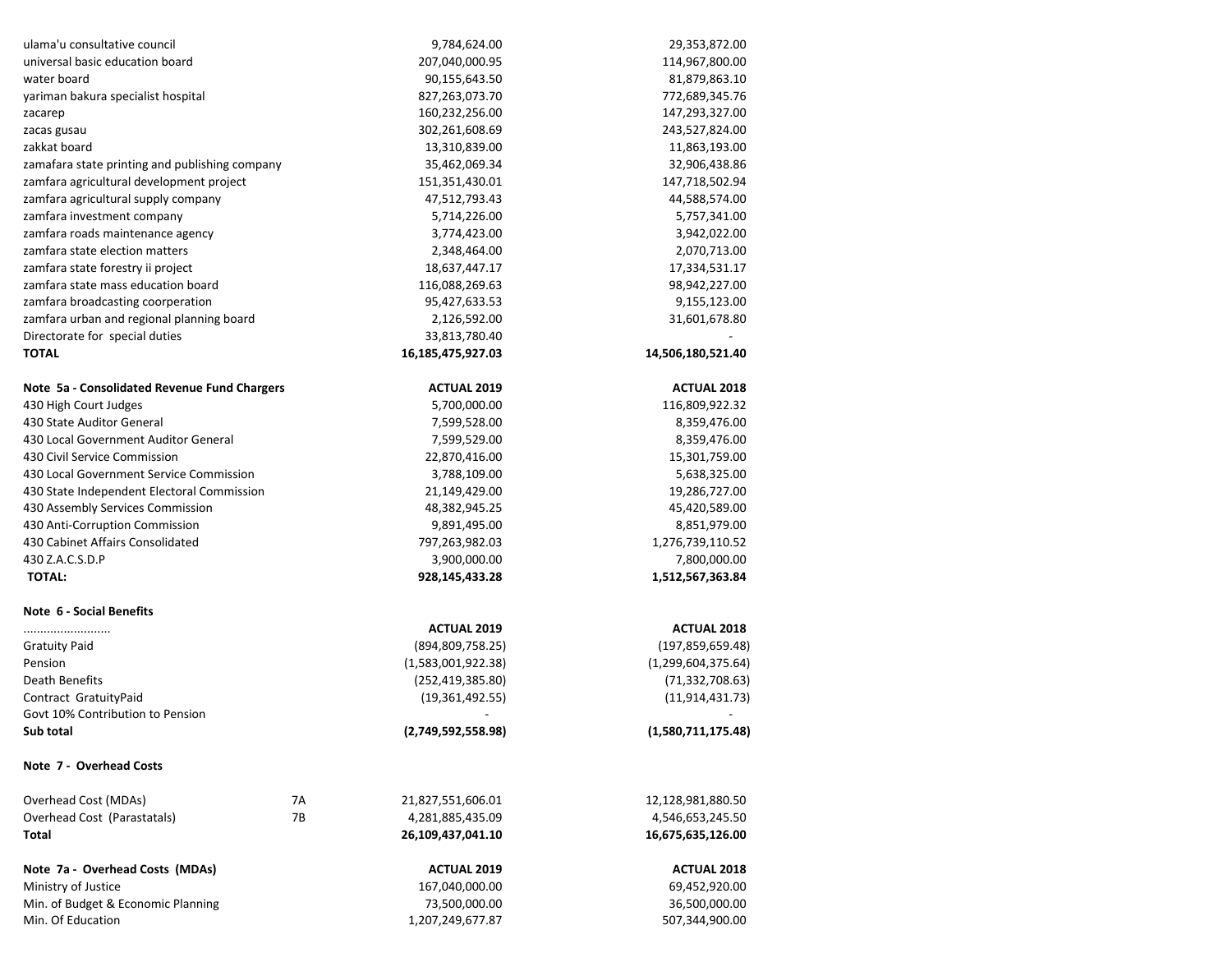| Min. Of Health                                    | 10,000,000.00     | 87,720,700.00     |
|---------------------------------------------------|-------------------|-------------------|
| Min. for Rel. Affairs                             | 652,786,000.00    | 422,620,800.00    |
| Min. for Youth & Skills Acquisition               | 16,000,000.00     | 12,000,000.00     |
| Min. of Housing & T/P                             | 221,069,000.00    | 71,657,250.00     |
| Min. of Lands & Survey                            | 25,000,000.00     | 60,984,800.00     |
| Min. of Agriculture                               | 10,000,000.00     | 7,000,000.00      |
| Min of Commerce                                   | 21,776,000.00     | 7,000,000.00      |
| Min. Of Environment                               | 10,000,000.00     | 11,126,780.00     |
| Min. of Women & Children Affairs                  | 22,352,000.00     | 8,720,000.00      |
| Min. of Information                               | 44,800,000.00     | 60,000,000.00     |
| Min. for Rural Development                        | 10,000,000.00     | 9,758,000.00      |
| Min. for Water Resources                          | 17,755,000.00     | 83,010,000.00     |
| Min. of Works                                     | 10,000,000.00     | 8,440,000.00      |
| Min. of Higher Education                          | 163,122,090.00    | 7,000,000.00      |
| Min. of Water Resources(Running cost of machines) | 14,250,000.00     | 9,975,000.00      |
| Min. of Finance                                   | 1,989,087,444.14  | 1,370,505,089.50  |
| Deputy Governor                                   | 237,484,300.00    | 139,207,500.00    |
| CR High Court                                     | 262,344,574.00    | 148,060,262.00    |
| CR Shari'a Court                                  | 135,381,070.00    | 120,000,000.00    |
| Yariman Bakura Specialist                         | 78,845,390.00     | 132,230,000.00    |
| PS Govt. House                                    | 758,932,855.00    | 160,000,000.00    |
| <b>House Assebly</b>                              | 1,658,836,263.00  | 1,227,702,188.00  |
| PS SSG                                            | 3,316,207,777.00  | 678,734,000.00    |
| Chief of Staff                                    | 110,000,000.00    | 80,000,000.00     |
| OEG/PPS                                           | 7,296,133,400.00  | 3,965,000,000.00  |
| Protocol                                          | 1,172,584,510.00  | 1,122,331,000.00  |
|                                                   |                   |                   |
|                                                   |                   |                   |
| <b>PS Establishment</b>                           | 3,000,000.00      | 32,500,000.00     |
| <b>Cabinet Affairs</b>                            | 2,112,014,255.00  | 1,472,400,691.00  |
| <b>TOTAL</b>                                      | 21,827,551,606.01 | 12,128,981,880.50 |
|                                                   |                   |                   |
| Note 7b - Overhead Costs (Parastatals)            |                   |                   |
| General Hospital Gusau                            | 10,000,000.00     | 9,000,000.00      |
| King Fahad (Feeding)                              | 6,000,000.00      | 5,800,000.00      |
| King Fahad (Lab-reagent)                          | 4,000,000.00      | 4,200,000.00      |
| General Hospital (VVF)                            | 2,500,000.00      | 2,250,000.00      |
| HSMB (Psychiatric Drugs)                          | 7,280,000.00      | 6,552,000.00      |
| HSMB (Psychiatric Feeding)                        | 5,000,000.00      | 3,200,000.00      |
| HSMB (Hospital Feeding)                           | 8,000,000.00      | 7,200,000.00      |
| Animal Health (Feeding of Livestock)              | 5,000,000.00      | 3,500,000.00      |
| Auditor General (State)                           | 82,855,000.00     | 40,340,000.00     |
| Perm. Sec. Civil Service Commission               | 10,000,000.00     | 7,000,000.00      |
| Local Government Pension Board                    | 2,000,000.00      | 1,400,000.00      |
| Administrative Department                         | 5,000,000.00      | 3,500,000.00      |
| <b>Hisbah Commission</b>                          | 21,600,000.00     | 6,900,000.00      |
| Directorate of sport                              | 10,719,000.00     | 37,110,000.00     |
| Hajj Commission                                   | 728,413,194.09    | 736,264,420.00    |
| Zamfara State School of Nursing & Midwifery       | 5,000,000.00      | 3,500,000.00      |
| <b>State Pension &amp; Gratuity</b>               | 5,000,000.00      | 3,500,000.00      |
| Moon Sighting Committee                           | 3,500,000.00      | 2,450,000.00      |
| <b>Prayer Timing Committee</b>                    | 1,600,000.00      | 1,400,000.00      |
| Sec. Final Account                                | 6,000,000.00      | 2,900,000.00      |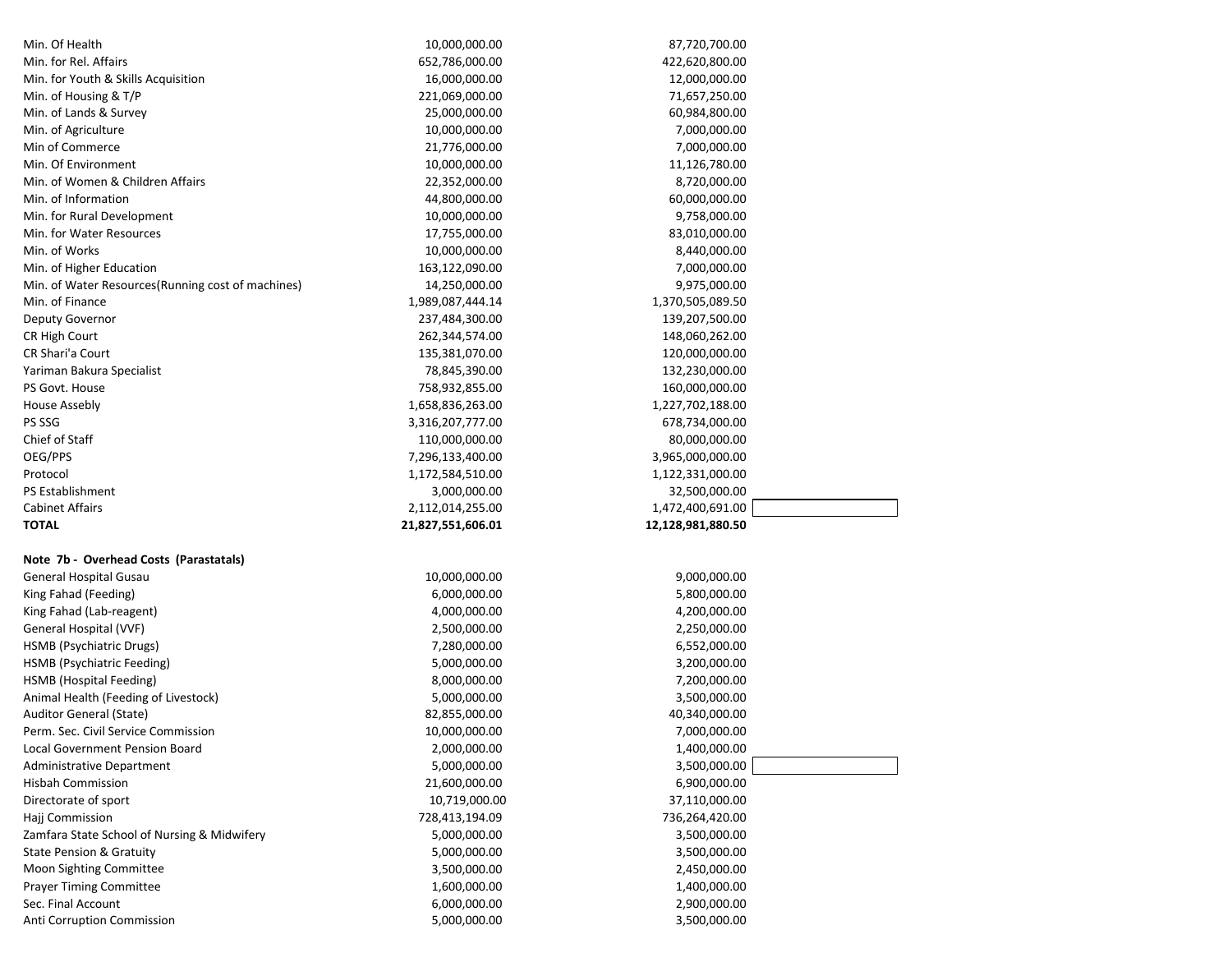| Zakkat Board                             | 584,953,000.00 | 440,367,200.00 |
|------------------------------------------|----------------|----------------|
| <b>Public Complaints Commission</b>      | 5,000,000.00   | 3,500,000.00   |
| Judicial Service Commission              | 6,800,000.00   | 1,400,000.00   |
| Council of Ulama                         | 5,000,000.00   | 3,500,000.00   |
| Sec. Exco                                | 5,000,000.00   | 2,600,000.00   |
| Sec. Speech Writing Committee            | 5,000,000.00   | 3,500,000.00   |
| <b>Preaching Commission</b>              | 5,000,000.00   | 13,750,000.00  |
| Shari'ah Research & Dev. Commission      | 5,000,000.00   | 3,500,000.00   |
| Office of The Head of Service            | 45,406,000.00  | 201,074,071.50 |
| Liason Officce Abuja                     | 25,000,000.00  | 17,500,000.00  |
| Liason Office Kaduna                     | 5,000,000.00   | 3,500,000.00   |
| <b>FGPC</b>                              | 15,000,000.00  | 10,500,000.00  |
| Debt. Magt. Dept.                        | 6,000,000.00   | 2,100,000.00   |
| ZESA(Standing Imprest)                   | 30,000,000.00  | 21,000,000.00  |
| Qur'anic Tajweed                         | 5,000,000.00   | 3,500,000.00   |
| ZASIEC                                   | 10,000,000.00  | 7,000,000.00   |
| <b>Stores Control Unit</b>               | 2,000,000.00   | 1,400,000.00   |
| <b>ZUREPB</b>                            | 5,000,000.00   | 3,500,000.00   |
| Zamfara Radio                            | 2,000,000.00   | 1,400,000.00   |
| Directorate for Rural Water Supply       | 10,000,000.00  | 7,000,000.00   |
| Auditor General(Local Govt.)             | 5,000,000.00   | 3,500,000.00   |
| Local Government Service Commission      | 3,000,000.00   | 2,100,000.00   |
| Hospital Services Management Board       | 5,000,000.00   | 3,500,000.00   |
| Primary Healthcare Board                 | 43,686,600.00  | 15,560,000.00  |
| Collage of Health Sciences & Tech.       | 24,250,000.00  | 2,800,000.00   |
| General Hospital T/Mafara                | 2,400,000.00   | 1,600,000.00   |
| General Hospital Gummi                   | 2,400,000.00   | 1,600,000.00   |
| General Hospital K/Namoda                | 2,400,000.00   | 1,600,000.00   |
| General Hospital Anka                    | 2,400,000.00   | 1,600,000.00   |
| General Hospital Tsafe                   | 1,200,000.00   | 800,000.00     |
| General Hospital Bakura                  | 1,200,000.00   | 800,000.00     |
| General Hospital Bukkuyum                | 1,200,000.00   | 800,000.00     |
| General Hospital Maradun                 | 1,200,000.00   | 800,000.00     |
| General Hospital Shinkafi                | 1,200,000.00   | 800,000.00     |
| General Hospital Dansadau                | 1,200,000.00   | 800,000.00     |
| General Hospital Zurmi                   | 1,200,000.00   | 800,000.00     |
| General Hospital Bungudu                 | 1,200,000.00   | 800,000.00     |
| General Hospital Mada                    | 1,200,000.00   | 800,000.00     |
| General Hospital B/Magaji                | 1,200,000.00   | 800,000.00     |
| General Hospital Kagara                  | 1,200,000.00   | 800,000.00     |
| General Hospital Maru                    | 1,200,000.00   | 800,000.00     |
| General Hospital Magami                  | 1,200,000.00   | 800,000.00     |
| General Hospital Moriki                  | 1,200,000.00   | 800,000.00     |
| General Hospital K/Daji                  | 1,200,000.00   | 800,000.00     |
| Psychiatric Hospital Anka                | 1,200,000.00   | 800,000.00     |
| King Fahd General Hospital               | 5,000,000.00   | 1,800,000.00   |
| Scholarship Board                        | 2,500,000.00   | 1,750,000.00   |
| Livestock Dev. Project                   | 2,000,000.00   | 1,400,000.00   |
| <b>Inter Community Relations</b>         | 2,000,000.00   | 1,400,000.00   |
| <b>Fire Service</b>                      | 12,000,000.00  | 9,000,000.00   |
| Home Grown School Feeding Programme      | 10,000,000.00  | 7,000,000.00   |
| Abdu Gusau Polytechnic(Standing Imprest) | 30,000,000.00  | 31,000,000.00  |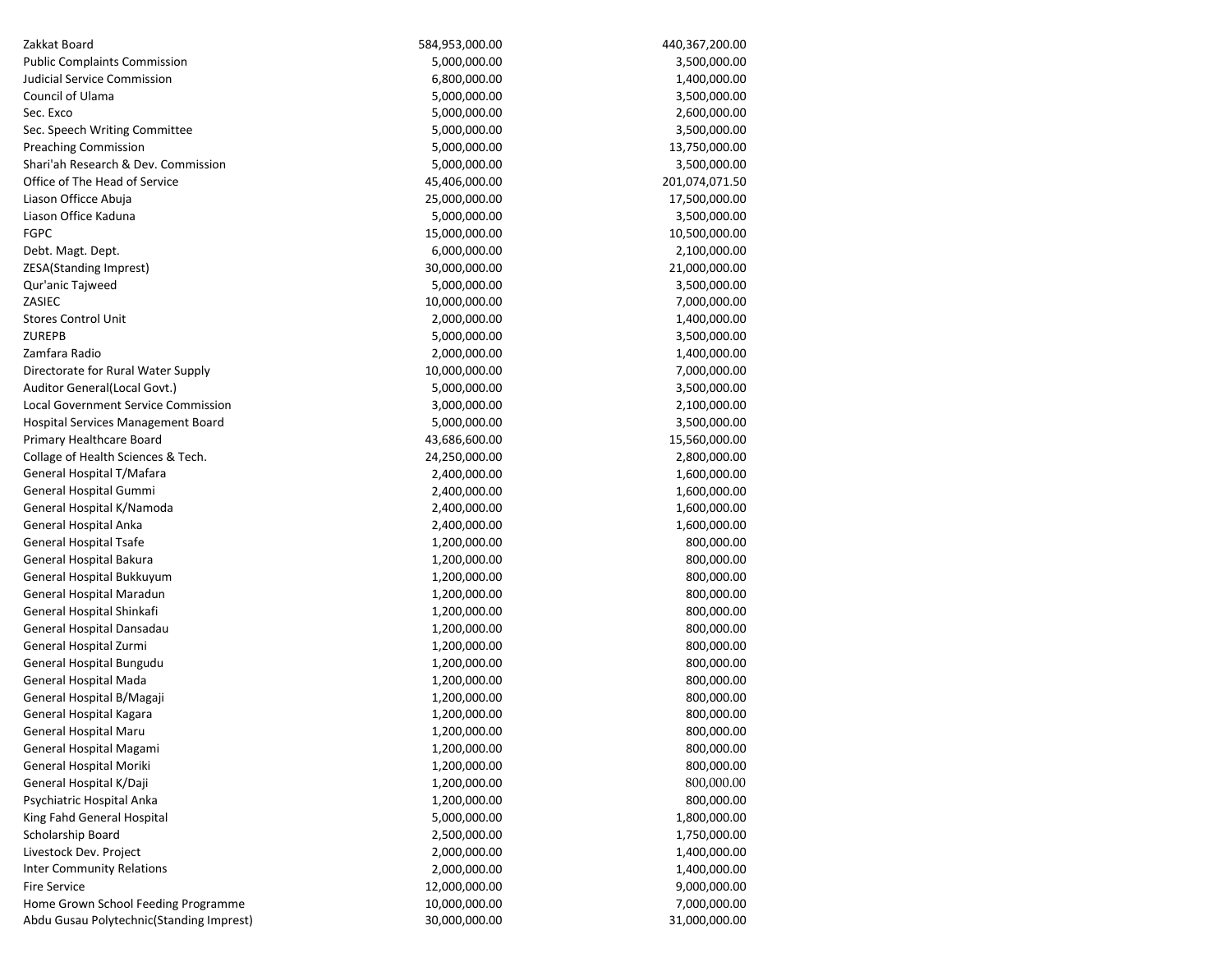| <b>Agency for Mass Education</b>                        | 3,000,000.00     | 2,100,000.00     |
|---------------------------------------------------------|------------------|------------------|
| Secondary School Feeding Board                          | 1,888,680,406.00 | 2,526,820,809.00 |
| VIO's Office                                            | 3,000,000.00     | 2,100,000.00     |
| State Council for Arts & Culture                        | 19,161,000.00    | 13,100,000.00    |
| SA, Assembly Service Commission                         | 5,000,000.00     | 3,500,000.00     |
| ZEMA                                                    | 43,706,500.00    | 25,770,000.00    |
| ZACAREP                                                 | 5,000,000.00     | 2,450,000.00     |
| PFMU                                                    | 5,000,000.00     | 3,500,000.00     |
| Directorate of Public Private Partnership               | 3,000,000.00     | 2,100,000.00     |
| FASCO                                                   | 15,000,000.00    | 9,600,000.00     |
| Directorate of Public Enlightenment, Media & Comm.      | 7,770,000.00     | 22,060,000.00    |
| SDG                                                     | 3,000,000.00     | 2,100,000.00     |
| SA, Deputy Governor                                     | 3,000,000.00     | 3,500,000.00     |
| Dir. Of State Govt. Projects                            | 5,000,000.00     | 3,500,000.00     |
| Commodity Board                                         | 3,000,000.00     | 2,100,000.00     |
| Dir. Of InterParty Rel.                                 | 3,000,000.00     | 2,100,000.00     |
| Directorate of Animal Health                            | 5,000,000.00     | 3,500,000.00     |
| Recruitment & Quota System                              | 5,000,000.00     | 3,500,000.00     |
| <b>Female Education Board</b>                           | 116,030,695.00   | 91,584,745.00    |
| Fadama III Project                                      | 3,000,000.00     | 2,100,000.00     |
| Political Affairs                                       | 2,000,000.00     | 1,400,000.00     |
| Directorate of Election Matters                         | 3,000,000.00     | 1,800,000.00     |
| Prerogative of Mercy                                    | 5,000,000.00     | 3,000,000.00     |
| Legacy Newspaper(Imprest)                               | 10,000,000.00    | 1,600,000.00     |
| Zamfara Radio(Imprest)                                  | 5,000,000.00     | 3,000,000.00     |
| <b>Teachers Service Board</b>                           | 5,000,000.00     | 3,000,000.00     |
| Arabic & Islamic Educ. Board                            | 13,916,000.00    | 3,000,000.00     |
| Science Teachers Board                                  | 5,000,000.00     | 3,000,000.00     |
| Agency for Nomadic Educ.                                | 3,000,000.00     | 1,800,000.00     |
| COE Maru                                                | 10,000,000.00    | 7,500,000.00     |
| State Library Board                                     | 2,000,000.00     | 1,800,000.00     |
| Provost, ZACAS                                          | 5,000,000.00     | 2,500,000.00     |
| Callege of Animal Health Bakura                         | 23,475,040.00    | 2,500,000.00     |
| Law Reform Commission                                   | 2,000,000.00     | 1,000,000.00     |
| Works School                                            | 2,000,000.00     | 1,000,000.00     |
| ZADP                                                    | 3,000,000.00     | 1,200,000.00     |
| <b>Bureau of Statistics</b>                             | 3,000,000.00     | 1,500,000.00     |
| DRWS                                                    | 3,000,000.00     | 1,500,000.00     |
| <b>Islamic Organisation and Quranic Schools Welfare</b> | 5,000,000.00     | 2,500,000.00     |
| Directorate of Afforestation                            | 1,800,000.00     | 2,100,000.00     |
| Government Printing                                     | 2.000.000.00     | 1,000,000.00     |
| Directorate of Skills Acquization                       | 3,000,000.00     | 900,000.00       |
| Fire Services T/M                                       | 3,000,000.00     | 1,200,000.00     |
| Fire Services K/N                                       | 3,000,000.00     | 1,200,000.00     |
| S A OEG                                                 | 2,000,000.00     | 1,500,000.00     |
| <b>History Bureau</b>                                   | 3,000,000.00     | 900,000.00       |
| <b>Housing Cooperation</b>                              | 2,000,000.00     | 600,000.00       |
| SA Duret                                                | 5,000,000.00     | 1,500,000.00     |
| <b>Apex Fermers</b>                                     | 3,000,000.00     | 900,000.00       |
| ZAROMA                                                  | 2,000,000.00     | 400,000.00       |
| SA Assembly                                             | 3,000,000.00     | 600,000.00       |
| <b>AGENCY FOR NGO's</b>                                 | 8,518,000.00     | 200,000.00       |
|                                                         |                  |                  |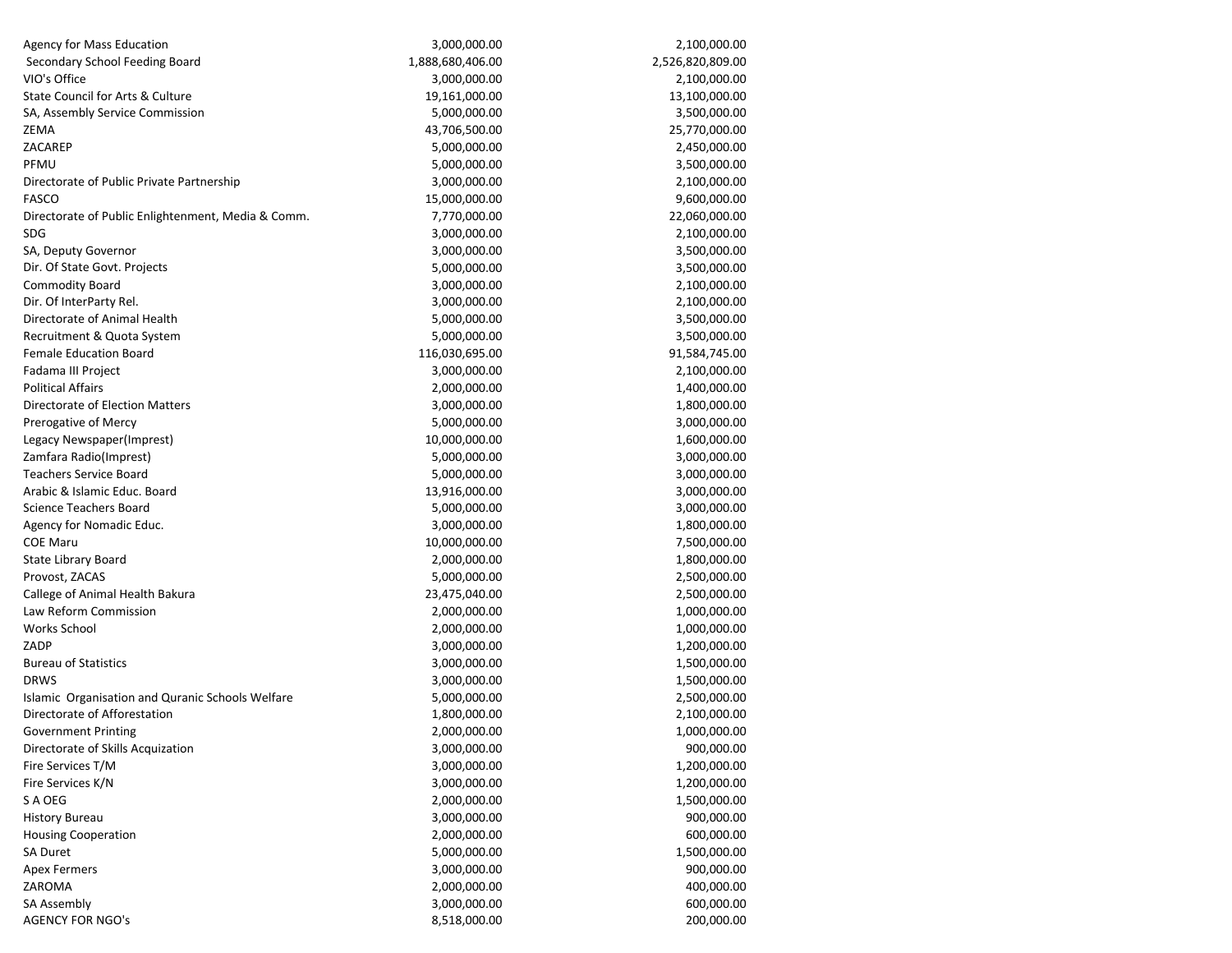| Fertilizer Company                    | 2,000,000.00      | 400,000.00         |
|---------------------------------------|-------------------|--------------------|
| Hotels Board                          | 21,565,000.00     | 400,000.00         |
| Investment Company                    | 2,000,000.00      | 400,000.00         |
| RUWATSAN                              | 3,000,000.00      | 300,000.00         |
| <b>IFAD</b>                           | 3,000,000.00      | 300,000.00         |
| <b>Conflict Resolution</b>            | 3,000,000.00      | 300,000.00         |
| ZAMCODA                               | 3,200,000.00      | 200,000.00         |
| <b>Quranic Recitation Imprest</b>     | 5,000,000.00      | 7,500,000.00       |
| <b>Gusau Central Market</b>           | 3,000,000.00      | 300,000.00         |
| <b>Fire Services Gummi</b>            | 3,000,000.00      | 600,000.00         |
| <b>Fire Services Anka</b>             | 3,000,000.00      | 600,000.00         |
| <b>Amusement Park</b>                 | 2,000,000.00      | 200,000.00         |
| <b>Tractor Hiring</b>                 | 2,200,000.00      | 100,000.00         |
| ZAPA                                  | 20,500,000.00     | 300,000.00         |
| Censorship Board                      | 12,000,000.00     |                    |
| ZAMSACA                               | 4,500,000.00      |                    |
| Drugs and medical management agancy   | 1,500,000.00      |                    |
| State contributory health care agancy | 1,500,000.00      |                    |
| <b>TOTAL</b>                          | 4,281,885,435.09  | 4,546,653,245.50   |
| <b>GRAND TOTAL</b>                    | 26,109,437,041.10 | 16,675,635,126.00  |
| Note 8 - Sinking Fund                 |                   |                    |
| Mar-19                                | (21,923,000.00)   | (19, 279, 000.00)  |
| Jun-19                                | (20,490,000.00)   | (23, 458, 000.00)  |
| $Sep-19$                              | (20,965,000.00)   | (20,070,000.00)    |
| Dec-19                                | (23,064,000.00)   | (22,639,000.00)    |
| Total                                 | (86, 442, 000.00) | (85,446,000.00)    |
| <b>Note 9- Retention Money</b>        |                   |                    |
| Amount Paid                           | (58, 101, 746.71) | (142, 599, 464.67) |
| Total                                 | (58, 101, 746.71) | (142,599,464.67)   |
| Note 10 - Bank Charges                | Actual 2019       | <b>Actual 2018</b> |
| Zenith Bank                           | (7,917,744.99)    |                    |
| Fedility Bank                         | (181, 178.05)     |                    |
| Heritage Bank                         | (12, 147.00)      |                    |
| <b>UBA</b>                            | (95,862.34)       |                    |
| <b>Access Bank</b>                    | (3,903.51)        |                    |
| Zenith Bank AG                        | (2,543.40)        |                    |
| Total                                 | (8, 213, 379.29)  | (431,617,369.63)   |

|                                               | <b>Actual Exp.</b> | <b>Original Budget</b> | <b>Final Budget</b> | Variance         |
|-----------------------------------------------|--------------------|------------------------|---------------------|------------------|
|                                               | 2019               | 2019                   | 2019                | 2019             |
| <b>Note 11 - General Public Services</b>      |                    |                        |                     |                  |
| Executive and Legislative Organs              | (832, 211, 455.99) | 407,000,000.00         | 407,000,000.00      | 1,239,211,455.99 |
| <b>Financial and Fiscal Affairs</b>           | (739, 783, 311.15) | 1,415,000,000.00       | 1,415,000,000.00    | 2,154,783,311.15 |
| Economic Aid to Developing Countries and Tra  | (1,515,000,000.00) | 3,000,000,000.00       | 3,000,000,000.00    | 4,515,000,000.00 |
| Economic Aid routed through International Org | (950,000,000.00)   | 795,000,000.00         | 795,000,000.00      | 1,745,000,000.00 |
| <b>General Personnel Services</b>             | (500,000,000.00)   | 2,611,901,620.83       | 2,611,901,620.83    | 3,111,901,620.83 |
| <b>Other General Services</b>                 | (812, 211, 455.99) | 688,049,189.59         | 688,049,189.59      | 1,500,260,645.58 |

 $\mathcal{L}^{\mathcal{L}}(\mathcal{L}^{\mathcal{L}})$  and  $\mathcal{L}^{\mathcal{L}}(\mathcal{L}^{\mathcal{L}})$  and  $\mathcal{L}^{\mathcal{L}}(\mathcal{L}^{\mathcal{L}})$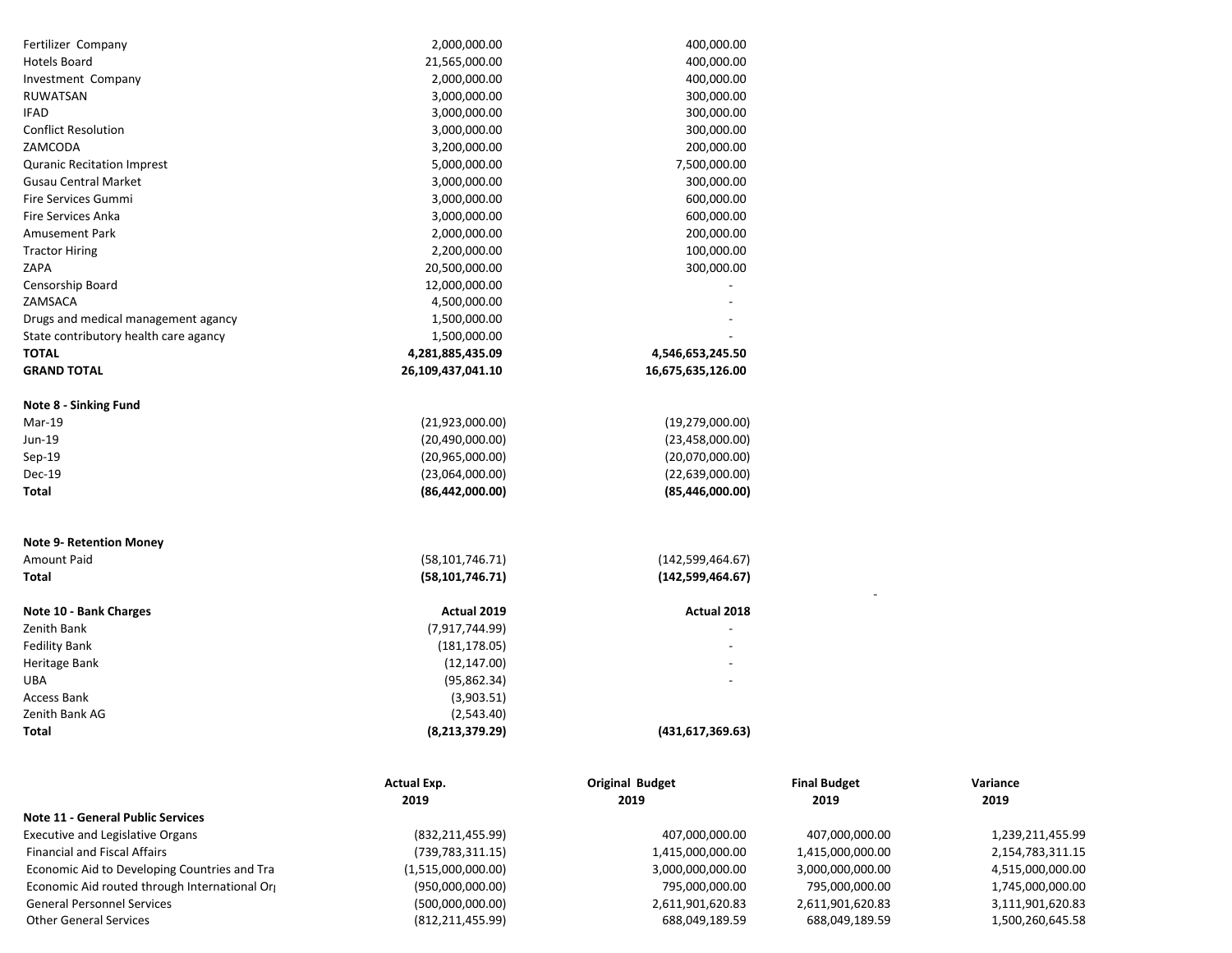| General Public Services Not Elsewhere Classifie | (244, 684, 702.00) | 688,049,189.59    | 688,049,189.59    | 932,733,891.59    |
|-------------------------------------------------|--------------------|-------------------|-------------------|-------------------|
| Total                                           | (5,593,890,925.13) | 9,605,000,000.00  | 9,605,000,000.00  | 15,198,890,925.13 |
| <b>Note 12 - Economic Affairs</b>               |                    |                   |                   |                   |
| <b>General Economic and Commercial Affairs</b>  |                    |                   |                   |                   |
| Agriculture                                     | (1,500,000,000.00) | 3,000,000,000.00  | 3,000,000,000.00  | 3,000,000,000.00  |
| Electricity                                     | (1,130,000,000.00) | 7,500,000,000.00  | 7,500,000,000.00  | 7,500,000,000.00  |
| Construction                                    | (3,743,864,370.68) | 9,000,000,000.00  | 9,000,000,000.00  | 9,000,000,000.00  |
| Road Transport                                  | (1,300,949,275.64) | 1,828,000,000.00  | 1,828,000,000.00  | 1,828,000,000.00  |
| Railway Transport                               |                    |                   |                   |                   |
| Communication                                   |                    |                   |                   |                   |
| Tourism                                         |                    |                   |                   |                   |
| R & D Agriculture Forestry Fishing and Huntin   | (1,968,866,000.00) | 2,122,000,000.00  | 2,122,000,000.00  | 2,122,000,000.00  |
| R & D Other Industries                          |                    |                   |                   |                   |
| Total                                           | (9,643,679,646.32) | 23,450,000,000.00 | 23,450,000,000.00 | 23,450,000,000.00 |
| <b>Note 13 - Environmental Protection</b>       |                    |                   |                   |                   |
| Waste Management                                | (118,884,150.43)   | 7,500,000,000.00  | 7,500,000,000.00  | 7,500,000,000.00  |
| Waste Water Management                          |                    |                   |                   |                   |
| <b>Pollution Abatement</b>                      | (118,884,150.43)   | 9,095,000,000.00  | 9,095,000,000.00  | 9,095,000,000.00  |
| <b>Environmental Protection</b>                 | (203,000,000.00)   | 16,595,000,000.00 | 16,595,000,000.00 | 16,595,000,000.00 |
| <b>Total</b>                                    | (440,768,300.86)   | 33,190,000,000.00 | 33,190,000,000.00 | 32,749,231,699.14 |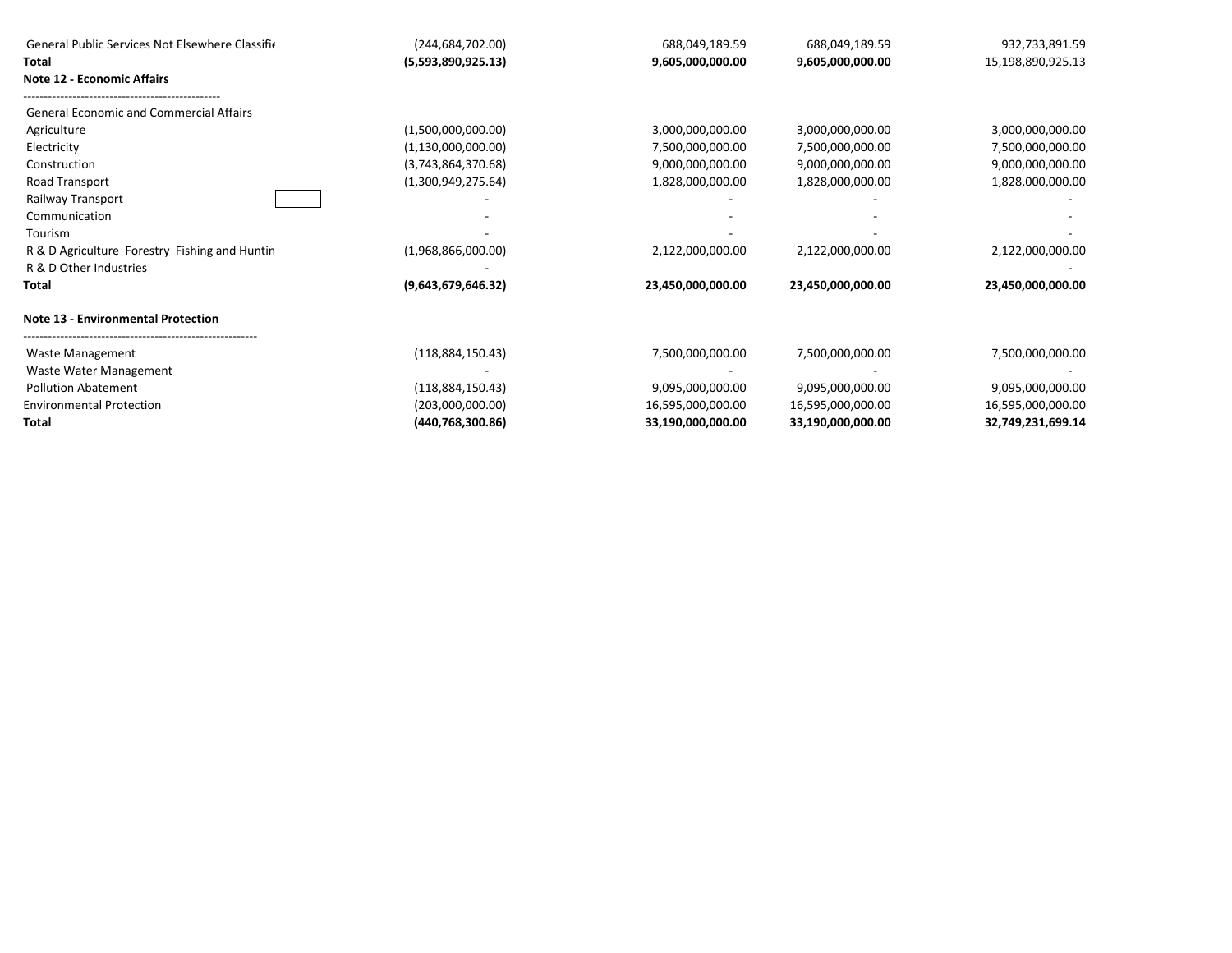## **Note 14- Housing and Community Amenities** --------------------------------------------------------

| <b>Housing Development</b>                              | (704, 406, 860.46)  | 1,600,000,000.00   | 1,600,000,000.00  | 1,600,000,000.00  |
|---------------------------------------------------------|---------------------|--------------------|-------------------|-------------------|
| <b>Community Development</b>                            |                     |                    |                   |                   |
| <b>Water Supply</b>                                     | (708, 813, 720.93)  | 900,000,000.00     | 900,000,000.00    | 900,000,000.00    |
| Housing and Community Amenities N.E.C.                  |                     | 300,000,000.00     | 300,000,000.00    | 300,000,000.00    |
| Total                                                   | (1,413,220,581.39)  | 2,800,000,000.00   | 2,800,000,000.00  | 1,386,779,418.61  |
| Note 15 - Health                                        |                     |                    |                   |                   |
| <b>General Medical Services</b>                         | (1,500,000,000.00)  | 200,000,000.00     | 200,000,000.00    | 200,000,000.00    |
| <b>Paramedical Services</b>                             | (896, 795, 226.36)  | 400,000,000.00     | 400,000,000.00    | 400,000,000.00    |
| <b>General Hospital Services</b>                        | (1,700,000,000.00)  | 3,500,000,000.00   | 3,500,000,000.00  | 3,500,000,000.00  |
| <b>Public Health Services</b>                           | (1,500,000,000.00)  | 3,500,000,000.00   | 3,500,000,000.00  | 3,500,000,000.00  |
| Total                                                   | (5,596,795,226.36)  | 7,600,000,000.00   | 7,600,000,000.00  | 2,003,204,773.64  |
| Note 16 - Education<br>-------------------------------- |                     |                    |                   |                   |
| <b>Primary Education</b>                                | (500,000,000.00)    | 3,000,000,000.00   | 3,000,000,000.00  | 3,000,000,000.00  |
| Lower Secondary Education                               | (1,053,596,820.19)  | 200,000,000.00     | 200,000,000.00    | 200,000,000.00    |
| Second Stage of Tertiary Education                      | (2,750,301,313.12)  | 900,000,000.00     | 900,000,000.00    | 900,000,000.00    |
| Education Not Defined by Level                          |                     |                    |                   |                   |
| Subsidiary Services to Education                        | (34,930,083.85)     | 8,460,000,000.00   | 8,460,000,000.00  | 8,460,000,000.00  |
| Total                                                   | (4,338,828,217.16)  | 12,560,000,000.00  | 12,560,000,000.00 | 8,221,171,782.84  |
| <b>GRAND TOTAL</b>                                      | (27,027,182,897.22) | 89,205,000,000.00  | 89,205,000,000.00 | 22,960,000,000.00 |
| Note 17 Proceeds From Internal loans                    | <b>ACTUAL 2019</b>  | <b>ACTUAL 2018</b> |                   |                   |
| Zenith Bank(counter part)                               | 1,500,000,000.00    |                    |                   |                   |
| Fidelity Bank (counter part)                            | 450,000,000.00      |                    |                   |                   |
| Zenith Bank UBE (counter part)                          | 1,519,884,078.86    |                    |                   |                   |
| <b>UBA Contract Finance Facility</b>                    | 8,566,166,374.65    |                    |                   |                   |
|                                                         | 12,036,050,453.51   |                    |                   |                   |
| Note 18 - Proceeds from Aids and Grants                 | <b>ACTUAL 2019</b>  | <b>ACTUAL 2018</b> |                   |                   |
| College of Education Maru                               | 339,876,060.31      | 318,830,100.00     |                   |                   |
| Abdu Gusau Polytechnic                                  | 287,480,840.41      | 254,037,313.13     |                   |                   |
| School of Health Technology Tsafe                       |                     |                    |                   |                   |
| School of Nursing And Midwifery                         |                     |                    |                   |                   |
| <b>TOTAL:</b>                                           | 627,356,900.72      | 572,867,413.13     |                   |                   |
| Note 19 - Loans Repayment - External                    | <b>ACTUAL 2019</b>  | <b>ACTUAL 2018</b> |                   |                   |
| January                                                 | 20,300,625.15       |                    |                   |                   |
| February                                                | 20,300,625.15       |                    |                   |                   |
| March                                                   | 20,300,625.15       |                    |                   |                   |
|                                                         |                     |                    |                   |                   |